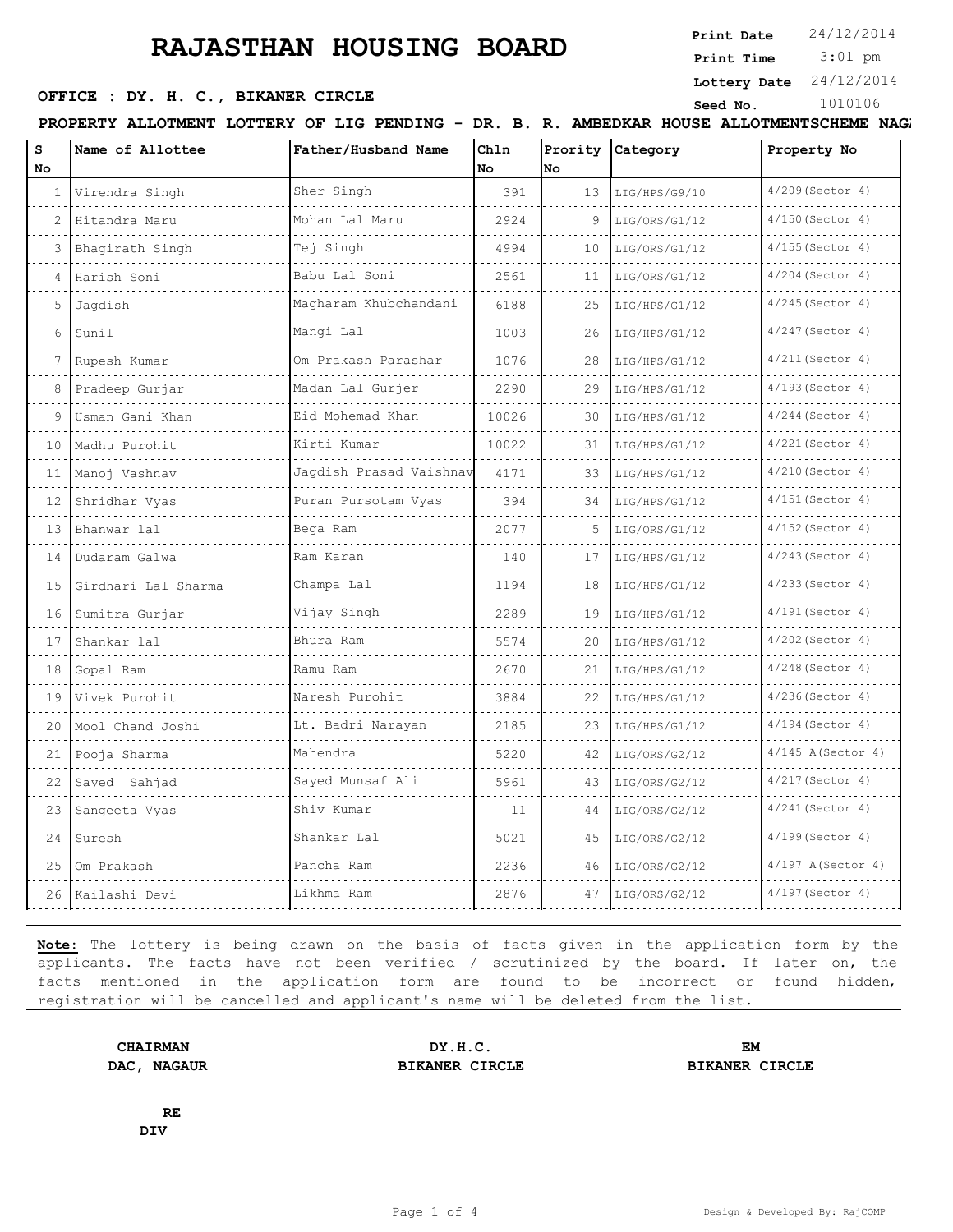## **RAJASTHAN HOUSING BOARD**

**OFFICE : DY. H. C., BIKANER CIRCLE** Seed No. 1010106

**Print Date**  $24/12/2014$ 

 3:01 pm **Print Time**

**Lottery Date** 24/12/2014

PROPERTY ALLOTMENT LOTTERY OF LIG PENDING - DR. B. R. AMBEDKAR HOUSE ALLOTMENTSCHEME NAGA

| s<br>No | Name of Allottee   | Father/Husband Name | Chln<br><b>No</b> | Prority<br>lno | <b>Category</b> | Property No        |  |
|---------|--------------------|---------------------|-------------------|----------------|-----------------|--------------------|--|
| 27      | Sampat Lal Rathi   | Munna Lal           | 6462              | 48             | LIG/ORS/G2/12   | $4/229$ (Sector 4) |  |
| 28      | Shrawan Kumar      | Narayan Lal         | 5461              | 49             | LIG/ORS/G2/12   | $4/226$ (Sector 4) |  |
| 29      | Mahendra Rajawat   | Bhanwar Lal         | 3514              | 50             | LIG/ORS/G2/12   | $4/238$ (Sector 4) |  |
| 30      | Dhanaram           | Salqram             | 5744              | 51             | LIG/ORS/G2/12   | $4/192$ (Sector 4) |  |
| 31      | Parvti             | Lt. Ishwar Ram      | 6651              | 52             | LIG/ORS/G2/12   | $4/219$ (Sector 4) |  |
| 32      | Sunil              | Lt. Tulchi Ram      | 2864              | 53             | LIG/ORS/G2/12   | $4/228$ (Sector 4) |  |
| 33      | Virendra Kumar     | Madan Gopal         | 2538              | 54             | LIG/ORS/G2/12   | $4/223$ (Sector 4) |  |
| 34      | Bhaq Chand         | Basti Ram           | 4571              | 55             | LIG/ORS/G2/12   | $4/146$ (Sector 4) |  |
| 35      | Rajendra Bidiyasar | Sukhram             | 2363              | 56             | LIG/ORS/G2/12   | $4/230$ (Sector 4) |  |
| 36      | Mahesh Soni        | Bhagirath Soni      | 2083              | 57             | LIG/ORS/G2/12   | $4/246$ (Sector 4) |  |
| 37      | Sunder Gupta       | Manohar Lal         | 4978              | 58             | LIG/ORS/G2/12   | $4/187$ (Sector 4) |  |
| 38      | Himta ram          | Ganga Ram           | 5377              | 50             | LIG/HPS/G2/12   | $4/237$ (Sector 4) |  |
| 39      | Kanta Bhati        | Mukna Ram           | 1551              | 51             | LIG/HPS/G2/12   | $4/190$ (Sector 4) |  |
| 40      | Raja ram           | Ramdev              | 4368              | 52             | LIG/HPS/G2/12   | $4/145$ (Sector 4) |  |
| 41      | Kamal Chand        | Fakir Chand         | 3368              | 53             | LIG/HPS/G2/12   | $4/212$ (Sector 4) |  |
| 42      | Hanuman Ram        | Mancha Ram          | 4163              | 54             | LIG/HPS/G2/12   | $4/196$ (Sector 4) |  |
| 43      | Yash pal Singh     | Jayant Pal          | 710               | 55             | LIG/HPS/G2/12   | $4/195$ (Sector 4) |  |
| 44      | Sagar Mal Surana   | Amolak Chand        | 3267              | 56             | LIG/HPS/G2/12   | $4/224$ (Sector 4) |  |
| 45      | Rajesh Rawal       | Bhagirath           | 3271              | 57             | LIG/HPS/G2/12   | $4/207$ (Sector 4) |  |
| 46      | Rampal Tiwari      | Mohan Lal           | 4887              | 58             | LIG/HPS/G2/12   | $4/216$ (Sector 4) |  |
| 47      | Dhanraj            | Bhika Ram           | 5671              | 59             | LIG/HPS/G2/12   | $4/225$ (Sector 4) |  |
| 48      | Prem Singh         | Jabbar Singh        | 3183              | 60             | LIG/HPS/G2/12   | $4/208$ (Sector 4) |  |
| 49      | Mukesh             | Ram Kumar           | 78                | 61             | LIG/HPS/G2/12   | $4/201$ (Sector 4) |  |
| 50      | Premashwer         | Prabhu Dayal        | 3341              | 62             | LIG/HPS/G2/12   | $4/203$ (Sector 4) |  |
| 51      | Nirmla Sharma      | Banwari Lal         | 2940              | 63             | LIG/HPS/G2/12   | $4/232$ (Sector 4) |  |
|         | 52 Sangita Devi    | Mahaveer Prasad     | 4827              | 64             | LIG/HPS/G2/12   | $4/153$ (Sector 4) |  |

**Note:** The lottery is being drawn on the basis of facts given in the application form by the applicants. The facts have not been verified / scrutinized by the board. If later on, the facts mentioned in the application form are found to be incorrect or found hidden, registration will be cancelled and applicant's name will be deleted from the list.

**CHAIRMAN DY.H.C. EM DAC, NAGAUR BIKANER CIRCLE BIKANER CIRCLE**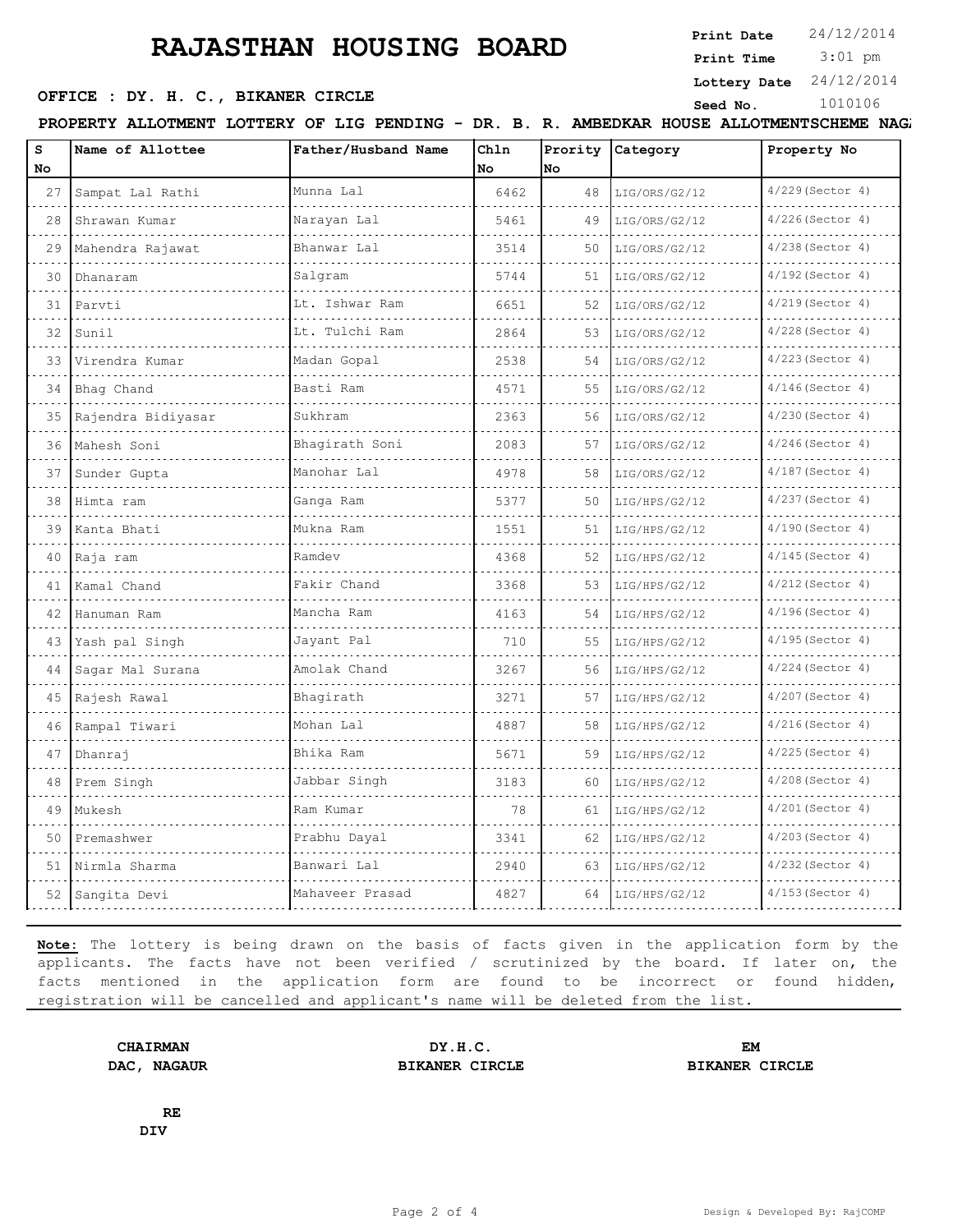## **RAJASTHAN HOUSING BOARD**

**OFFICE : DY. H. C., BIKANER CIRCLE** Seed No. 1010106

**Print Date**  $24/12/2014$ 

 3:01 pm **Print Time**

**Lottery Date** 24/12/2014

PROPERTY ALLOTMENT LOTTERY OF LIG PENDING - DR. B. R. AMBEDKAR HOUSE ALLOTMENTSCHEME NAGA

| s<br>No | Name of Allottee    | Father/Husband Name | Ch1n<br>No.                 | Prority<br>lno | Category           | Property No                          |
|---------|---------------------|---------------------|-----------------------------|----------------|--------------------|--------------------------------------|
| 53      | Munna lal           | Ram Kishna Agarwal  | 698                         | 65             | LIG/HPS/G2/12      | $4/188$ (Sector 4)                   |
| 54      | Shiv lal            | Rang Lal            | 1929                        | 66             | LIG/HPS/G2/12      | 4/222 (Sector 4)                     |
| 55      | Pravati Devi<br>.   | Nand Kishore        | 3424                        | 67             | LIG/HPS/G2/12      | $4/234$ (Sector 4)                   |
| 56      | Sumitra Choudhary   | Siya Ram            | 2287                        | 68             | LIG/HPS/G2/12      | de de de decem<br>$4/148$ (Sector 4) |
| 57      | Satyendra Swarup    | Shanti Swarup       | 4815                        | 69             | LIG/HPS/G2/12      | $4/149$ (Sector 4)                   |
| 58      | Baburam             | Deramaram           | 5216                        | 70             | LIG/HPS/G2/12      | 4/227 (Sector 4)                     |
| 59      | Mukesh Kumar        | Girdhari Lal        | 4013                        | 10             | LIG/ORS/G4/12      | $4/235$ (Sector 4)                   |
| 60      | Ajay                | Rajendra Sankhla    | 10036                       | 12             | LIG/ORS/G4/12      | 4/240 (Sector 4)                     |
| 61      | Dinesh Chand Kichi  | Lt. Dulichand Kichi | 1828                        | 24             | LIG/HPS/G4/12      | $4/215$ (Sector 4)                   |
| 62      | Maina Chouhan       | Ghanshyam           | 3305                        | 25             | LIG/HPS/G4/12      | $4/231$ (Sector 4)                   |
| 63      | Madan Lal           | Prukha Ram          | 1762                        | 26             | LIG/HPS/G4/12      | $4/154$ (Sector 4)                   |
| 64      | Premlata            | Lachiram Punad      | 5163                        | 27             | LIG/HPS/G4/12      | $4/200$ (Sector 4)                   |
| 65      | Papuram Morya       | Kewal Ram           | 748                         | 29             | LIG/HPS/G4/12      | $4/198$ (Sector 4)                   |
| 66      | Mahaveer            | Pokar Ram           | 36                          | 30             | LIG/HPS/G4/12      | $4/213$ (Sector 4)                   |
| 67      | Vikram Singh        | Bhudha Ram          | 6341                        | 31             | LIG/HPS/G4/12      | $4/206$ (Sector 4)                   |
| 68      | Roop Chand          | Pokar Ram Meghwal   | 3641                        | 32             | LIG/HPS/G4/12      | 4/205(Sector 4)                      |
| 69      | Gajanand            | Madan Lal           | 4984                        | 33             | LIG/HPS/G4/12      | 4/220 (Sector 4)                     |
| 70      | Neha Meena          | Phool Chand         | 3251                        | 11             | LIG/HPS/G5/12      | $4/250$ (Sector 4)                   |
| 71      | Vijay Meena         | Badri Lal           | 5752                        | 12             | LIG/HPS/G5/12      | 4/249 (Sector 4)                     |
| 72      | Mool Chand Meena    | Ram Phool           | 2989                        | 13             | LIG/HPS/G5/12      | $4/189$ (Sector 4)                   |
| 73      | Mahendra Meena      | Jagdish Prasad      | 4367<br>14<br>LIG/HPS/G5/12 |                | $4/214$ (Sector 4) |                                      |
| 74      | Prakash Singh Verma | Ramdhan             | 6152                        | 4              | LIG/ORS/G8/12      | 4/218 (Sector 4)                     |
| 75      | Gopal Ram           | Purkha Ram          | 6074                        | 4              | LIG/HPS/G8/12      | $4/242$ (Sector 4)                   |
| 76      | Prem Kanwar         | Lal Singh           | 3797                        | 5              | LIG/HPS/G8/12      | $4/147$ (Sector 4)                   |
| 77      | Om Prakash          | Bhanwar Ram         | 151                         | 3              | LIG/HPS/G9/12      | 4/239 (Sector 4)                     |

**List of remaining houses (0):** 

**Note:** The lottery is being drawn on the basis of facts given in the application form by the applicants. The facts have not been verified / scrutinized by the board. If later on, the facts mentioned in the application form are found to be incorrect or found hidden, registration will be cancelled and applicant's name will be deleted from the list.

**CHAIRMAN DY.H.C. EM DAC, NAGAUR BIKANER CIRCLE BIKANER CIRCLE**